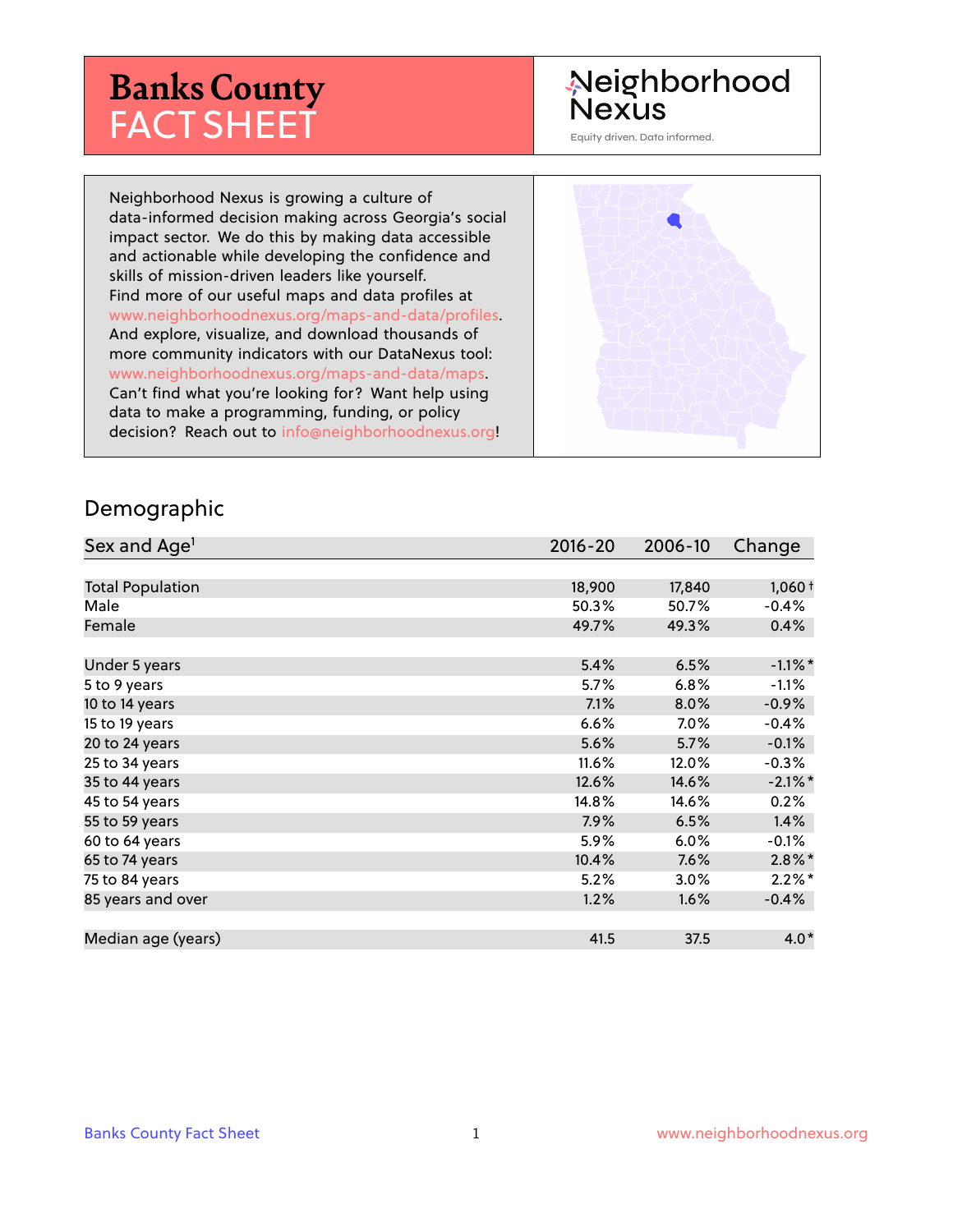# Demographic, continued...

| Race <sup>2</sup>                                            | $2016 - 20$ | 2006-10 | Change     |
|--------------------------------------------------------------|-------------|---------|------------|
| <b>Total population</b>                                      | 18,900      | 17,840  | $1,060+$   |
| One race                                                     | 97.4%       | 99.1%   | $-1.7%$ *  |
| White                                                        | 91.1%       | 92.8%   | $-1.6\%$ * |
| <b>Black or African American</b>                             | 2.2%        | 2.7%    | $-0.5%$ *  |
| American Indian and Alaska Native                            | 0.5%        | 0.1%    | $0.4\%$ *  |
| Asian                                                        | 1.1%        | 1.0%    | 0.1%       |
| Native Hawaiian and Other Pacific Islander                   | 0.0%        | 0.0%    | 0.0%       |
| Some other race                                              | 2.5%        | 2.6%    | $-0.0\%$   |
| Two or more races                                            | 2.6%        | 0.9%    | $1.7\%$ *  |
| Race alone or in combination with other race(s) <sup>3</sup> | $2016 - 20$ | 2006-10 | Change     |
| Total population                                             | 18,900      | 17,840  | $1,060+$   |
| White                                                        | 93.7%       | 93.6%   | 0.1%       |
| <b>Black or African American</b>                             | 3.0%        | 2.7%    | $0.3\%$ *  |
| American Indian and Alaska Native                            | 1.1%        | 0.9%    | $0.2%$ *   |
| Asian                                                        | 1.3%        | 1.0%    | 0.3%       |
| Native Hawaiian and Other Pacific Islander                   | 0.0%        | 0.0%    | 0.0%       |
| Some other race                                              | 3.5%        | 2.7%    | 0.8%       |
| Hispanic or Latino and Race <sup>4</sup>                     | $2016 - 20$ | 2006-10 | Change     |
| <b>Total population</b>                                      | 18,900      | 17,840  | $1,060+$   |
| Hispanic or Latino (of any race)                             | 7.0%        | 5.6%    | $1.5%$ †   |
| Not Hispanic or Latino                                       | 93.0%       | 94.4%   | $-1.5%$ †  |
| White alone                                                  | 87.6%       | 89.9%   | $-2.3\%$ * |
| Black or African American alone                              | 2.2%        | 2.7%    | $-0.5%$ *  |
| American Indian and Alaska Native alone                      | 0.5%        | 0.1%    | $0.4\%$ *  |
| Asian alone                                                  | 1.1%        | 1.0%    | 0.1%       |
| Native Hawaiian and Other Pacific Islander alone             | 0.0%        | 0.0%    | 0.0%       |
| Some other race alone                                        | 0.0%        | 0.0%    | 0.0%       |
| Two or more races                                            | 1.6%        | 0.8%    | $0.8\%$ *  |
| U.S. Citizenship Status <sup>5</sup>                         | $2016 - 20$ | 2006-10 | Change     |
| Foreign-born population                                      | 952         | 567     | 385*       |
| Naturalized U.S. citizen                                     | 30.9%       | 24.2%   | 6.7%       |
| Not a U.S. citizen                                           | 69.1%       | 75.8%   | $-6.7%$    |
| Citizen, Voting Age Population <sup>6</sup>                  | $2016 - 20$ | 2006-10 | Change     |
|                                                              |             |         |            |
| Citizen, 18 and over population                              | 14,019      | 12,835  | $1,184*$   |
| Male                                                         | 50.1%       | 49.0%   | $1.2\%$ *  |
| Female                                                       | 49.9%       | 51.0%   | $-1.2%$ *  |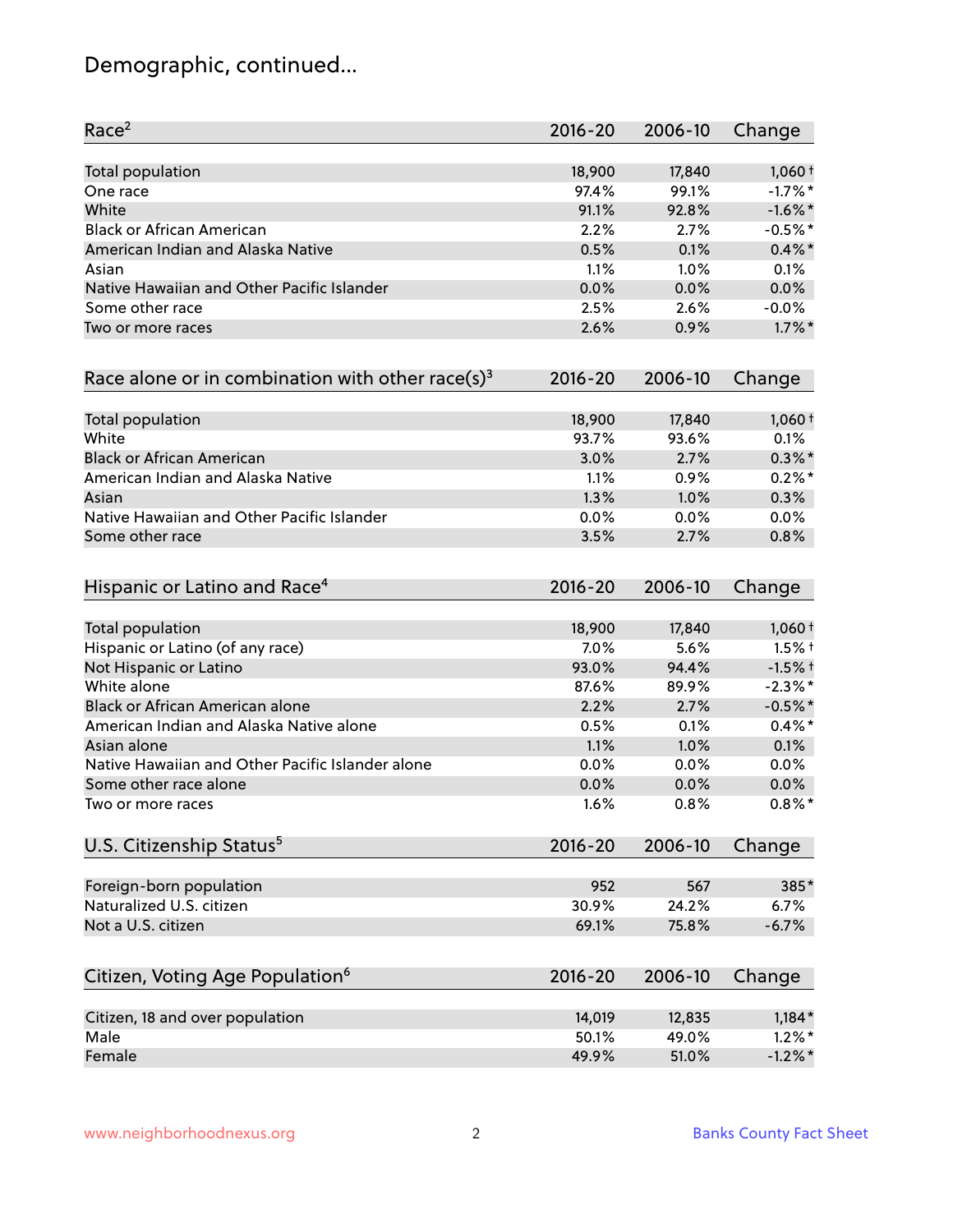#### Economic

| Income <sup>7</sup>                                 | $2016 - 20$ | 2006-10 | Change     |
|-----------------------------------------------------|-------------|---------|------------|
|                                                     |             |         |            |
| All households                                      | 6,941       | 6,463   | 478*       |
| Less than \$10,000                                  | 6.4%        | 9.5%    | $-3.1%$    |
| \$10,000 to \$14,999                                | 6.6%        | 8.5%    | $-1.9%$    |
| \$15,000 to \$24,999                                | 12.5%       | 15.0%   | $-2.5%$    |
| \$25,000 to \$34,999                                | 8.4%        | 9.9%    | $-1.5%$    |
| \$35,000 to \$49,999                                | 15.4%       | 16.3%   | $-0.8%$    |
| \$50,000 to \$74,999                                | 20.0%       | 18.1%   | 1.9%       |
| \$75,000 to \$99,999                                | 14.3%       | 10.8%   | 3.5%       |
| \$100,000 to \$149,999                              | 10.1%       | 8.1%    | 2.0%       |
| \$150,000 to \$199,999                              | 3.1%        | 2.3%    | 0.9%       |
| \$200,000 or more                                   | 3.1%        | 1.5%    | $1.6\%$ *  |
| Median household income (dollars)                   | 50,912      | 40,455  | 10,457*    |
| Mean household income (dollars)                     | 63,060      | 51,932  | $11,128*$  |
| With earnings                                       | 70.9%       | 77.1%   | $-6.2\%$ * |
| Mean earnings (dollars)                             | 67,804      | 55,852  | 11,952*    |
| <b>With Social Security</b>                         | 38.5%       | 30.2%   | $8.3\%$ *  |
| Mean Social Security income (dollars)               | 18,595      | 13,300  | 5,295*     |
| With retirement income                              | 20.8%       | 13.1%   | $7.7\%$ *  |
| Mean retirement income (dollars)                    | 22,898      | 16,006  | $6,891*$   |
| With Supplemental Security Income                   | 5.0%        | 5.0%    | 0.0%       |
| Mean Supplemental Security Income (dollars)         | 10,944      | 7,941   | $3,003*$   |
| With cash public assistance income                  | 2.2%        | 2.2%    | $-0.0%$    |
| Mean cash public assistance income (dollars)        | 1,476       | 2,069   | $-593$     |
| With Food Stamp/SNAP benefits in the past 12 months | 11.4%       | 9.0%    | 2.4%       |
|                                                     |             |         |            |
| Families                                            | 5,230       | 4,738   | 492*       |
| Less than \$10,000                                  | 4.2%        | 4.6%    | $-0.4%$    |
| \$10,000 to \$14,999                                | 5.9%        | 4.8%    | 1.1%       |
| \$15,000 to \$24,999                                | 5.5%        | 15.1%   | $-9.6%$ *  |
| \$25,000 to \$34,999                                | 7.8%        | 9.1%    | $-1.3%$    |
| \$35,000 to \$49,999                                | 16.9%       | 18.2%   | $-1.4%$    |
| \$50,000 to \$74,999                                | 23.9%       | 21.2%   | 2.7%       |
| \$75,000 to \$99,999                                | 16.6%       | 12.3%   | 4.4%       |
| \$100,000 to \$149,999                              | 11.3%       | 10.0%   | 1.3%       |
| \$150,000 to \$199,999                              | 4.1%        | 2.7%    | 1.4%       |
| \$200,000 or more                                   | 3.7%        | 2.0%    | $1.7\%$ *  |
| Median family income (dollars)                      | 58,969      | 48,606  | 10,363*    |
| Mean family income (dollars)                        | 71,001      | 59,023  | $11,977*$  |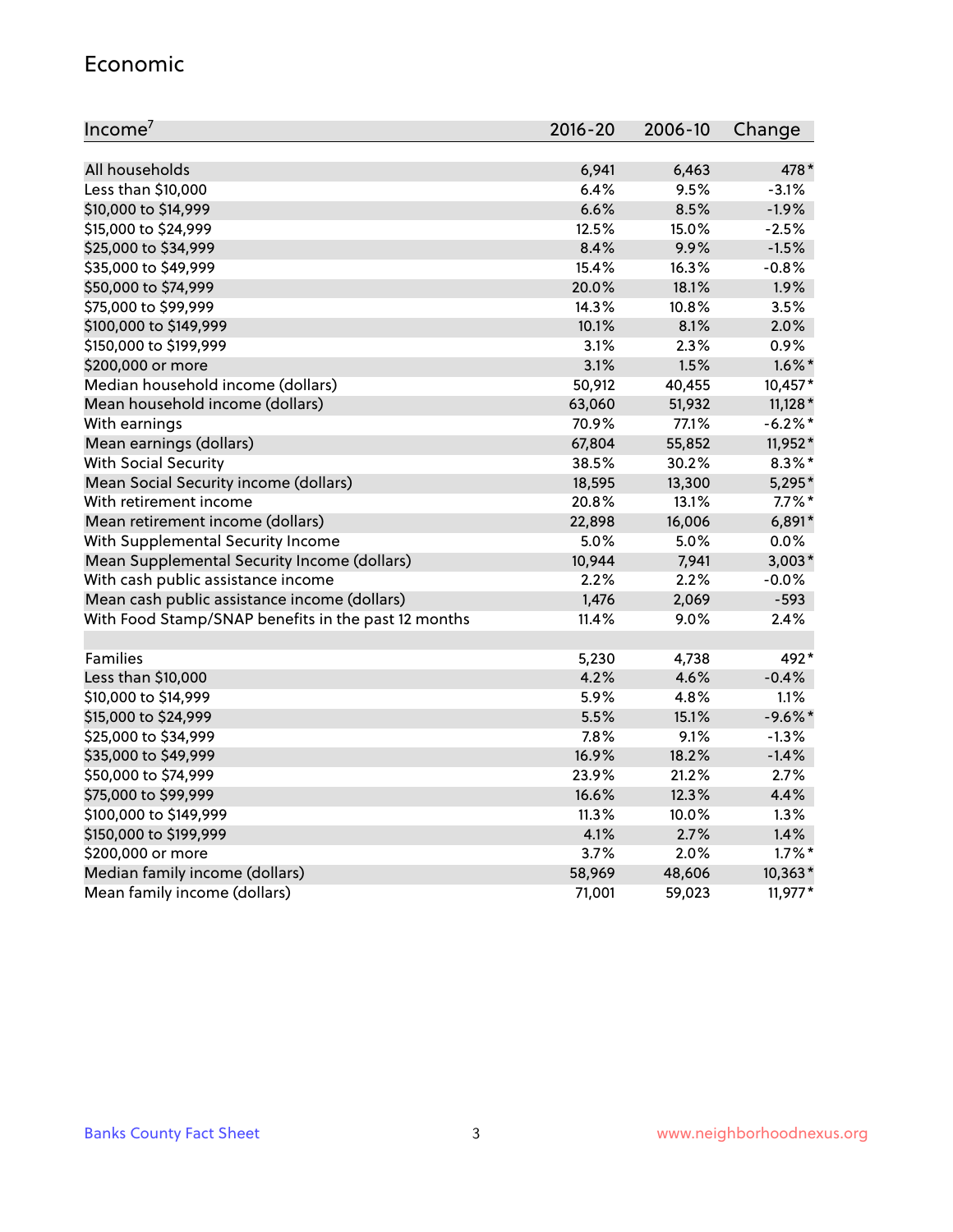### Economic, continued...

| Nonfamily households<br>1,711<br>1,725<br>$-14$<br>Median nonfamily income (dollars)<br>21,416<br>18,313<br>3,103<br>Mean nonfamily income (dollars)<br>35,363<br>31,168<br>4,194<br>Median earnings for workers (dollars)<br>4,310*<br>31,942<br>27,632<br>Median earnings for male full-time, year-round workers<br>41,444<br>45,679<br>4,235*<br>(dollars)<br>Median earnings for female full-time, year-round workers<br>7,503*<br>26,998<br>34,501<br>(dollars)<br>4,806*<br>Per capita income (dollars)<br>24,303<br>19,497<br>Families and People Below Poverty Level <sup>9</sup><br>$2016 - 20$<br>2006-10<br>Change<br><b>All families</b><br>13.0%<br>13.0%<br>0.0%<br>With related children under 18 years<br>14.6%<br>14.3%<br>0.3%<br>With related children under 5 years only<br>14.3%<br>12.1%<br>2.1%<br>Married couple families<br>10.0%<br>$-2.4%$<br>12.3%<br>With related children under 18 years<br>4.2%<br>$-8.7\%$ *<br>12.9% |
|-------------------------------------------------------------------------------------------------------------------------------------------------------------------------------------------------------------------------------------------------------------------------------------------------------------------------------------------------------------------------------------------------------------------------------------------------------------------------------------------------------------------------------------------------------------------------------------------------------------------------------------------------------------------------------------------------------------------------------------------------------------------------------------------------------------------------------------------------------------------------------------------------------------------------------------------------------|
|                                                                                                                                                                                                                                                                                                                                                                                                                                                                                                                                                                                                                                                                                                                                                                                                                                                                                                                                                       |
|                                                                                                                                                                                                                                                                                                                                                                                                                                                                                                                                                                                                                                                                                                                                                                                                                                                                                                                                                       |
|                                                                                                                                                                                                                                                                                                                                                                                                                                                                                                                                                                                                                                                                                                                                                                                                                                                                                                                                                       |
|                                                                                                                                                                                                                                                                                                                                                                                                                                                                                                                                                                                                                                                                                                                                                                                                                                                                                                                                                       |
|                                                                                                                                                                                                                                                                                                                                                                                                                                                                                                                                                                                                                                                                                                                                                                                                                                                                                                                                                       |
|                                                                                                                                                                                                                                                                                                                                                                                                                                                                                                                                                                                                                                                                                                                                                                                                                                                                                                                                                       |
|                                                                                                                                                                                                                                                                                                                                                                                                                                                                                                                                                                                                                                                                                                                                                                                                                                                                                                                                                       |
|                                                                                                                                                                                                                                                                                                                                                                                                                                                                                                                                                                                                                                                                                                                                                                                                                                                                                                                                                       |
|                                                                                                                                                                                                                                                                                                                                                                                                                                                                                                                                                                                                                                                                                                                                                                                                                                                                                                                                                       |
|                                                                                                                                                                                                                                                                                                                                                                                                                                                                                                                                                                                                                                                                                                                                                                                                                                                                                                                                                       |
|                                                                                                                                                                                                                                                                                                                                                                                                                                                                                                                                                                                                                                                                                                                                                                                                                                                                                                                                                       |
|                                                                                                                                                                                                                                                                                                                                                                                                                                                                                                                                                                                                                                                                                                                                                                                                                                                                                                                                                       |
|                                                                                                                                                                                                                                                                                                                                                                                                                                                                                                                                                                                                                                                                                                                                                                                                                                                                                                                                                       |
|                                                                                                                                                                                                                                                                                                                                                                                                                                                                                                                                                                                                                                                                                                                                                                                                                                                                                                                                                       |
|                                                                                                                                                                                                                                                                                                                                                                                                                                                                                                                                                                                                                                                                                                                                                                                                                                                                                                                                                       |
|                                                                                                                                                                                                                                                                                                                                                                                                                                                                                                                                                                                                                                                                                                                                                                                                                                                                                                                                                       |
|                                                                                                                                                                                                                                                                                                                                                                                                                                                                                                                                                                                                                                                                                                                                                                                                                                                                                                                                                       |
| With related children under 5 years only<br>0.9%<br>12.8%<br>$-12.0%$                                                                                                                                                                                                                                                                                                                                                                                                                                                                                                                                                                                                                                                                                                                                                                                                                                                                                 |
| Families with female householder, no husband present<br>9.5%<br>27.5%<br>18.0%                                                                                                                                                                                                                                                                                                                                                                                                                                                                                                                                                                                                                                                                                                                                                                                                                                                                        |
| 33.3%*<br>With related children under 18 years<br>57.4%<br>24.1%                                                                                                                                                                                                                                                                                                                                                                                                                                                                                                                                                                                                                                                                                                                                                                                                                                                                                      |
| 41.5%*<br>With related children under 5 years only<br>65.2%<br>23.6%                                                                                                                                                                                                                                                                                                                                                                                                                                                                                                                                                                                                                                                                                                                                                                                                                                                                                  |
| $-2.3%$<br>All people<br>13.6%<br>15.9%                                                                                                                                                                                                                                                                                                                                                                                                                                                                                                                                                                                                                                                                                                                                                                                                                                                                                                               |
| Under 18 years<br>16.8%<br>15.9%<br>0.9%                                                                                                                                                                                                                                                                                                                                                                                                                                                                                                                                                                                                                                                                                                                                                                                                                                                                                                              |
| Related children under 18 years<br>16.4%<br>15.7%<br>0.7%                                                                                                                                                                                                                                                                                                                                                                                                                                                                                                                                                                                                                                                                                                                                                                                                                                                                                             |
| Related children under 5 years<br>17.9%<br>3.9%<br>14.0%                                                                                                                                                                                                                                                                                                                                                                                                                                                                                                                                                                                                                                                                                                                                                                                                                                                                                              |
| 16.0%<br>16.3%<br>$-0.3%$<br>Related children 5 to 17 years                                                                                                                                                                                                                                                                                                                                                                                                                                                                                                                                                                                                                                                                                                                                                                                                                                                                                           |
| 12.6%<br>$-3.3\%$ *<br>18 years and over<br>15.9%                                                                                                                                                                                                                                                                                                                                                                                                                                                                                                                                                                                                                                                                                                                                                                                                                                                                                                     |
| 18 to 64 years<br>10.7%<br>15.7%<br>$-5.0\%$ *                                                                                                                                                                                                                                                                                                                                                                                                                                                                                                                                                                                                                                                                                                                                                                                                                                                                                                        |
| 65 years and over<br>2.7%<br>19.3%<br>16.6%                                                                                                                                                                                                                                                                                                                                                                                                                                                                                                                                                                                                                                                                                                                                                                                                                                                                                                           |
| People in families<br>12.0%<br>$-1.2%$<br>13.2%                                                                                                                                                                                                                                                                                                                                                                                                                                                                                                                                                                                                                                                                                                                                                                                                                                                                                                       |
| Unrelated individuals 15 years and over                                                                                                                                                                                                                                                                                                                                                                                                                                                                                                                                                                                                                                                                                                                                                                                                                                                                                                               |
| 25.8%<br>33.9%<br>$-8.1%$                                                                                                                                                                                                                                                                                                                                                                                                                                                                                                                                                                                                                                                                                                                                                                                                                                                                                                                             |
| Non-Hispanic white people<br>13.3%<br>$-1.3%$<br>14.6%                                                                                                                                                                                                                                                                                                                                                                                                                                                                                                                                                                                                                                                                                                                                                                                                                                                                                                |
| Black or African-American people<br>9.6%<br>31.0%<br>$-21.4%$                                                                                                                                                                                                                                                                                                                                                                                                                                                                                                                                                                                                                                                                                                                                                                                                                                                                                         |
| Asian people<br>0.5%<br>0.5%<br>$0.0\%$                                                                                                                                                                                                                                                                                                                                                                                                                                                                                                                                                                                                                                                                                                                                                                                                                                                                                                               |
| Hispanic or Latino people<br>4.7%<br>32.1%<br>$-27.4\%$ *                                                                                                                                                                                                                                                                                                                                                                                                                                                                                                                                                                                                                                                                                                                                                                                                                                                                                             |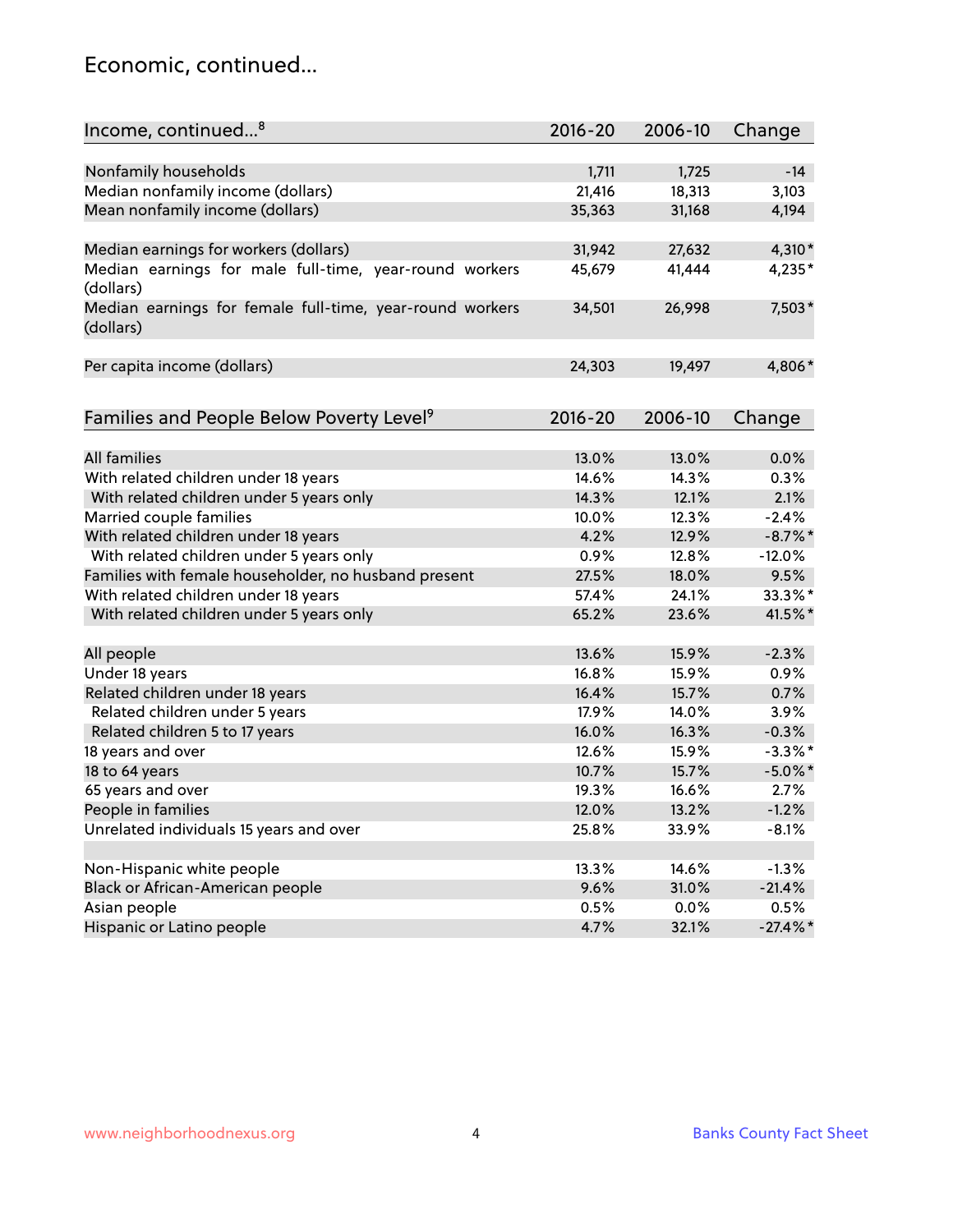# Employment

| Employment Status <sup>10</sup>                                                               | 2010        | 2020    | Change     |
|-----------------------------------------------------------------------------------------------|-------------|---------|------------|
| In Labor Force                                                                                | 9,778       | 8,457   | 8,457      |
| <b>Unemployment Rate</b>                                                                      | 4.3%        | 9.7%    | $-5.4%$    |
| Industry <sup>11</sup>                                                                        | $2016 - 20$ | 2006-10 | Change     |
|                                                                                               |             |         |            |
| Civilian employed population 16 years and over                                                | 8,073       | 7,868   | 205        |
| Agriculture, forestry, fishing and hunting, and mining                                        | 3.6%        | 6.1%    | $-2.5%$    |
| Construction                                                                                  | 8.2%        | 11.2%   | $-3.0%$    |
| Manufacturing                                                                                 | 18.5%       | 20.9%   | $-2.4%$    |
| Wholesale trade                                                                               | 2.9%        | 2.7%    | 0.2%       |
| Retail trade                                                                                  | 14.1%       | 11.5%   | 2.5%       |
| Transportation and warehousing, and utilities                                                 | 7.9%        | 4.9%    | $3.0\%$ *  |
| Information                                                                                   | 1.1%        | 2.0%    | $-0.9%$    |
| Finance and insurance, and real estate and rental and leasing                                 | 1.8%        | 2.8%    | $-1.0%$    |
| Professional, scientific, and management, and administrative<br>and waste management services | 6.3%        | 5.5%    | 0.8%       |
| Educational services, and health care and social assistance                                   | 21.1%       | 15.9%   | $5.2\%$ *  |
| Arts, entertainment, and recreation, and accommodation and<br>food services                   | 4.2%        | 8.4%    | $-4.1%$ *  |
| Other services, except public administration                                                  | 5.8%        | 4.8%    | 1.1%       |
| Public administration                                                                         | 4.4%        | 3.3%    | 1.1%       |
| Occupation <sup>12</sup>                                                                      | $2016 - 20$ | 2006-10 | Change     |
|                                                                                               |             |         |            |
| Civilian employed population 16 years and over                                                | 8,073       | 7,868   | 205        |
| Management, business, science, and arts occupations                                           | 31.8%       | 23.4%   | $8.4\%$ *  |
| Service occupations                                                                           | 14.3%       | 13.4%   | 0.9%       |
| Sales and office occupations                                                                  | 19.3%       | 23.3%   | $-4.0%$    |
| Natural<br>and<br>maintenance<br>resources,<br>construction,<br>occupations                   | 12.7%       | 19.8%   | $-7.1\%$ * |
| Production, transportation, and material moving occupations                                   | 22.0%       | 20.2%   | 1.9%       |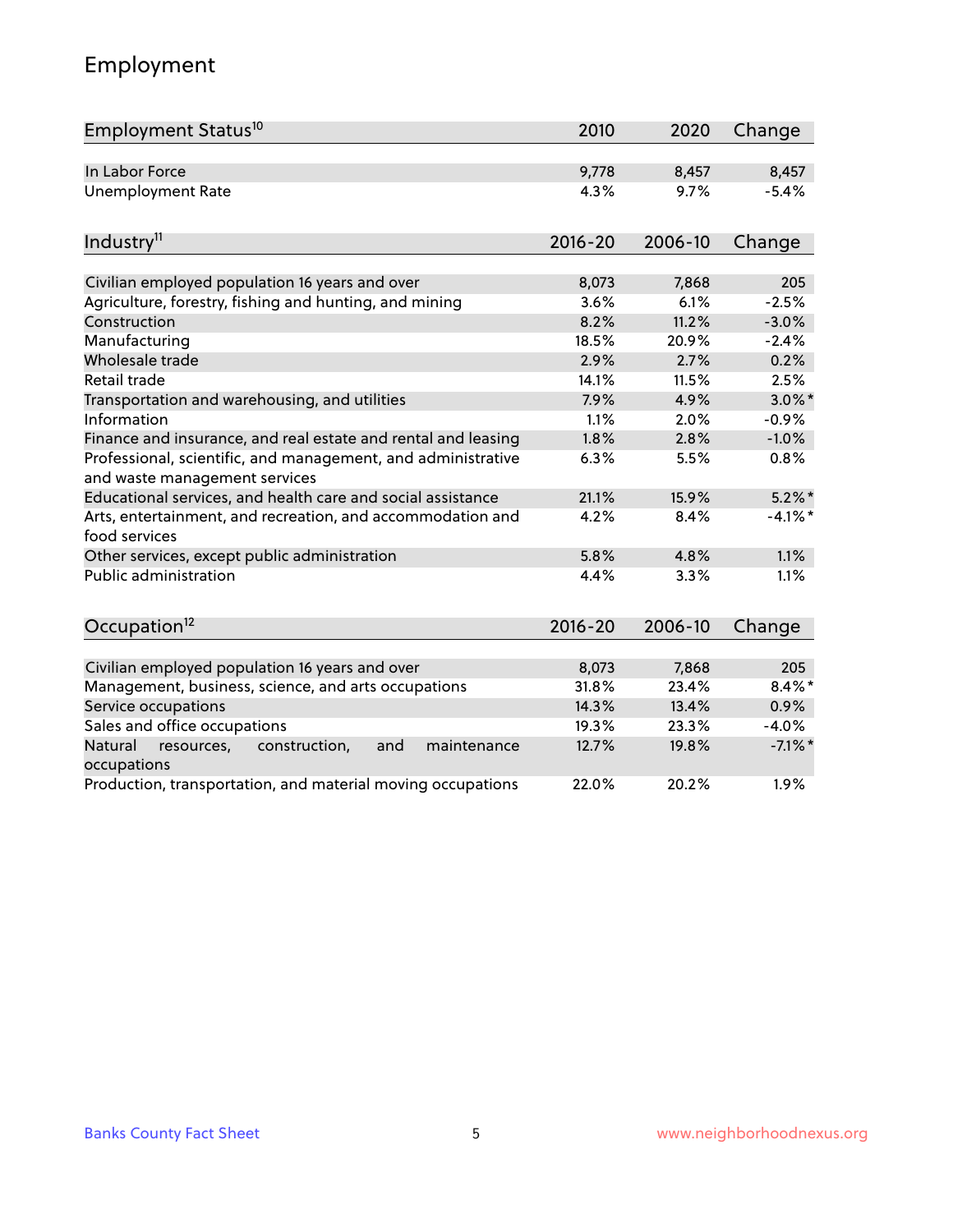# Employment, continued...

| Class of Worker <sup>13</sup>                          | $2016 - 20$ | 2006-10 | Change  |
|--------------------------------------------------------|-------------|---------|---------|
| Civilian employed population 16 years and over         | 8,073       | 7,868   | 205     |
| Private wage and salary workers                        | 79.4%       | 79.1%   | 0.3%    |
| Government workers                                     | 14.6%       | 12.7%   | 1.9%    |
| Self-employed in own not incorporated business workers | 5.9%        | 7.9%    | $-2.0%$ |
| Unpaid family workers                                  | 0.1%        | 0.4%    | $-0.2%$ |
|                                                        |             |         |         |
| Job Flows <sup>14</sup>                                | 2019        | 2010    | Change  |
| Total Jobs in county                                   | 4,408       | 3,577   | 831     |
| Held by residents of county                            | 20.6%       | 24.9%   | $-4.3%$ |
| Held by non-residents of county                        | 79.4%       | 75.1%   | 4.3%    |
|                                                        |             |         |         |
| Jobs by Industry Sector <sup>15</sup>                  | 2019        | 2010    | Change  |
|                                                        |             |         |         |
| Total Jobs in county                                   | 4,408       | 3,577   | 831     |
| Goods Producing sectors                                | 23.1%       | 20.9%   | 2.2%    |
| Trade, Transportation, and Utilities sectors           | 19.9%       | 16.9%   | 3.1%    |
| All Other Services sectors                             | 56.9%       | 62.2%   | $-5.3%$ |
| Total Jobs in county held by county residents          | 908         | 889     | 19      |
| <b>Goods Producing sectors</b>                         | 20.8%       | 19.9%   | 0.9%    |
| Trade, Transportation, and Utilities sectors           | 13.9%       | 10.6%   | 3.3%    |
| All Other Services sectors                             | 65.3%       | 69.5%   | $-4.2%$ |
| Jobs by Earnings <sup>16</sup>                         | 2019        | 2010    | Change  |
|                                                        |             |         |         |
| Total Jobs in county                                   | 4,408       | 3,577   | 831     |
| Jobs with earnings \$1250/month or less                | 34.3%       | 38.9%   | $-4.5%$ |
| Jobs with earnings \$1251/month to \$3333/month        | 39.4%       | 43.2%   | $-3.8%$ |
| Jobs with earnings greater than \$3333/month           | 26.2%       | 17.9%   | 8.4%    |
|                                                        |             |         |         |
| Total Jobs in county held by county residents          | 908         | 889     | 19      |
| Jobs with earnings \$1250/month or less                | 33.6%       | 39.1%   | $-5.6%$ |
| Jobs with earnings \$1251/month to \$3333/month        | 36.2%       | 42.6%   | -6.4%   |
| Jobs with earnings greater than \$3333/month           | 30.2%       | 18.2%   | 12.0%   |
|                                                        |             |         |         |
| Jobs by Age of Worker <sup>17</sup>                    | 2019        | 2010    | Change  |
| Total Jobs in county                                   | 4,408       | 3,577   | 831     |
| Jobs with workers age 29 or younger                    | 29.4%       | 26.8%   | 2.6%    |
| Jobs with workers age 30 to 54                         | 50.3%       | 56.8%   | $-6.5%$ |
| Jobs with workers age 55 or older                      | 20.3%       | 16.4%   | 3.8%    |
|                                                        |             |         |         |
| Total Jobs in county held by county residents          | 908         | 889     | 19      |
| Jobs with workers age 29 or younger                    | 18.6%       | 19.5%   | $-0.8%$ |
| Jobs with workers age 30 to 54                         | 55.3%       | 60.5%   | $-5.2%$ |
| Jobs with workers age 55 or older                      | 26.1%       | 20.0%   | 6.1%    |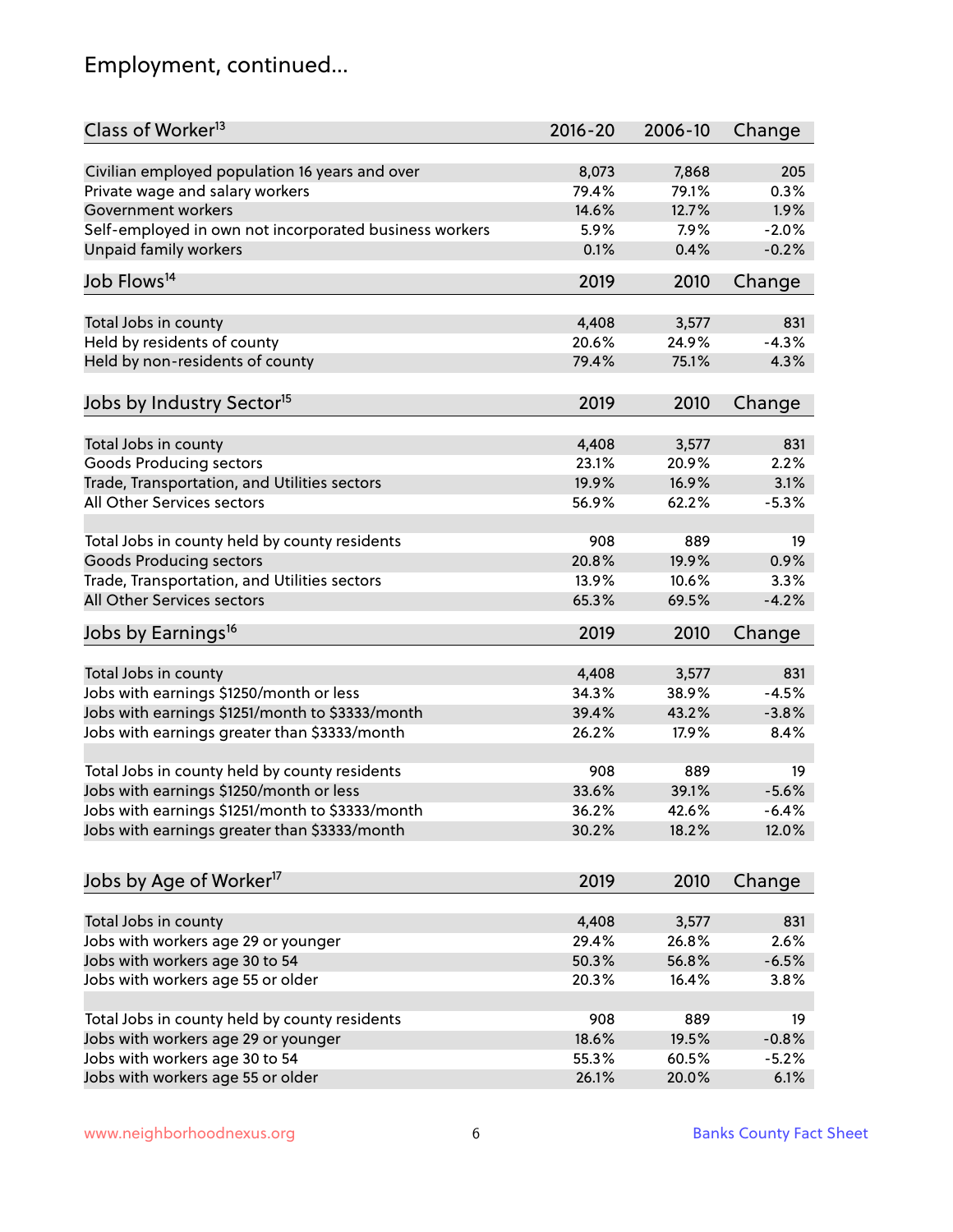#### Education

| Early Learning <sup>18</sup>                        |                |                 | 2022                  |
|-----------------------------------------------------|----------------|-----------------|-----------------------|
| Licensed Capacity of Early Learning Centers         |                |                 | 282                   |
| Licenced capacity per 1,000 children ages 0-4       |                |                 | 272.7                 |
| School Enrollment <sup>19</sup>                     | 2022           | 2010            | Change                |
|                                                     |                |                 |                       |
| <b>Enrolled in Public School</b>                    | 2,813          | 2,886           | $-73$                 |
| White                                               | 82.7%          | 88.8%           | $-6.2%$               |
| <b>Black or African-American</b>                    | 1.6%           | 2.5%            | $-0.9%$               |
| Asian                                               | 0.8%           | 1.6%            | $-0.8%$               |
| Native American                                     | 0.0%           | 0.0%            | 0.0%                  |
| Pacific Islander                                    | 0.1%           | 0.0%            | 0.0%                  |
| <b>Biracial or Multi-Racial</b>                     | 3.9%           | 0.0%            | 3.9%                  |
| Hispanic or Latino                                  | 10.9%          | 6.0%            | 5.0%                  |
| Georgia Milestones: 3rd Grade Reading <sup>20</sup> |                |                 | 2019                  |
|                                                     |                |                 |                       |
| Number of Students Tested                           |                |                 | 193                   |
| Proficient or Distinguished                         |                |                 | 48.2%                 |
| Georgia Milestones: 8th Grade Math <sup>21</sup>    |                |                 | 2019                  |
| <b>Number of Students Tested</b>                    |                |                 | 223                   |
| Proficient or Distinguished                         |                |                 | 42.2%                 |
|                                                     |                |                 |                       |
| Graduation Rates <sup>22</sup>                      | 2021           | 2012            | Change                |
| Cohort                                              | 197            | 180             | 17                    |
| <b>High School Graduation Rate</b>                  | 88.8%          | 82.8%           | 6.1%                  |
|                                                     |                |                 |                       |
| Educational Attainment <sup>23</sup>                | $2016 - 20$    | 2006-10         | Change                |
|                                                     |                |                 |                       |
| Population 25 years and over<br>Less than 9th grade | 13,149<br>8.0% | 11,769<br>10.5% | $1,380*$<br>$-2.5%$ * |
| 9th to 12th grade, no diploma                       | 17.0%          | 16.5%           | 0.4%                  |
|                                                     |                | 42.4%           | $-8.8\%$ *            |
| High school graduate (includes equivalency)         | 33.6%          |                 |                       |
| Some college, no degree                             | 17.7%          | 15.7%           | 2.0%                  |
| Associate's degree                                  | 8.0%           | 4.4%            | $3.6\%$ *             |
| Bachelor's degree                                   | 9.9%           | 6.6%            | $3.4\%$ *             |
| Graduate or professional degree                     | 5.8%           | 3.9%            | $1.9\%$               |
| Percent high school graduate or higher              | 75.1%          | 73.0%           | 2.1%                  |
| Percent bachelor's degree or higher                 | 15.8%          | 10.5%           | $5.2\%$ *             |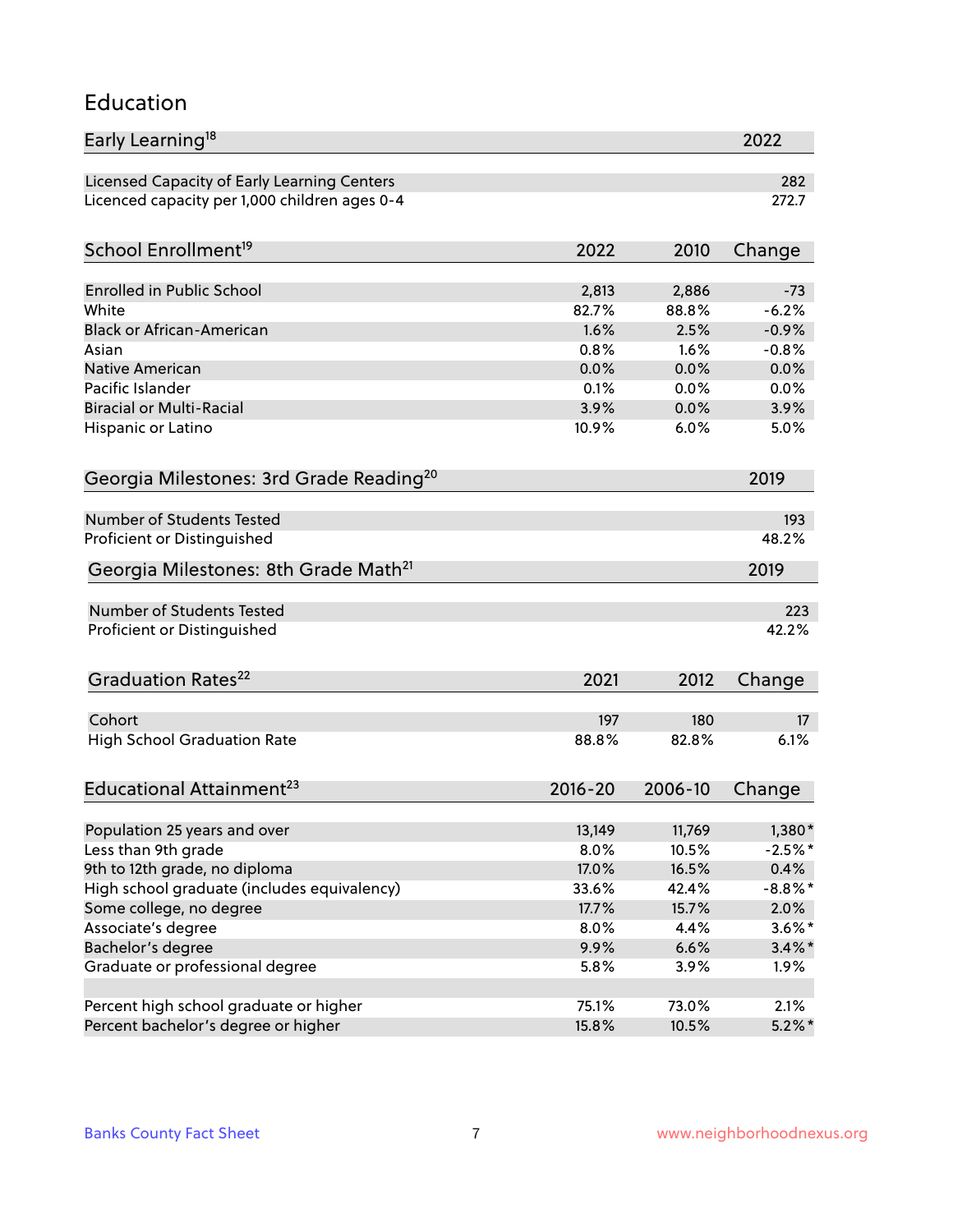### Housing

| Households by Type <sup>24</sup>                     | 2016-20 | 2006-10 | Change     |
|------------------------------------------------------|---------|---------|------------|
|                                                      |         |         |            |
| <b>Total households</b>                              | 6,941   | 6,463   | 478*       |
| Family households (families)                         | 75.3%   | 73.3%   | 2.0%       |
| With own children under 18 years                     | 28.3%   | 29.9%   | $-1.6%$    |
| Married-couple family                                | 62.2%   | 62.1%   | 0.1%       |
| With own children of the householder under 18 years  | 22.3%   | 23.6%   | $-1.3%$    |
| Male householder, no wife present, family            | 5.2%    | 3.1%    | $2.1\%$ *  |
| With own children of the householder under 18 years  | 2.9%    | 2.2%    | 0.7%       |
| Female householder, no husband present, family       | 7.9%    | 8.1%    | $-0.2%$    |
| With own children of the householder under 18 years  | 3.1%    | 4.1%    | $-1.0%$    |
| Nonfamily households                                 | 24.7%   | 26.7%   | $-2.0%$    |
| Householder living alone                             | 23.6%   | 21.3%   | 2.4%       |
| 65 years and over                                    | 11.1%   | 9.3%    | 1.8%       |
|                                                      |         |         |            |
| Households with one or more people under 18 years    | 31.9%   | 33.9%   | $-2.0%$    |
| Households with one or more people 65 years and over | 32.6%   | 24.8%   | $7.8\%$ *  |
|                                                      |         |         |            |
| Average household size                               | 2.72    | 2.76    | $-0.04$    |
| Average family size                                  | 3.19    | 3.27    | $-0.08$    |
| Housing Occupancy <sup>25</sup>                      | 2016-20 | 2006-10 | Change     |
|                                                      |         |         |            |
| Total housing units                                  | 7,796   | 7,371   | 425*       |
| Occupied housing units                               | 89.0%   | 87.7%   | 1.4%       |
| Vacant housing units                                 | 11.0%   | 12.3%   | $-1.4%$    |
|                                                      |         |         |            |
| Homeowner vacancy rate                               | 1.8     | 0.6     | 1.2        |
| Rental vacancy rate                                  | 4.7     | 13.3    | $-8.6$     |
| Units in Structure <sup>26</sup>                     | 2016-20 | 2006-10 |            |
|                                                      |         |         | Change     |
| Total housing units                                  | 7,796   | 7,371   | 425*       |
| 1-unit, detached                                     | 68.7%   | 61.9%   | $6.8\%$ *  |
| 1-unit, attached                                     | 0.2%    | $0.0\%$ | 0.2%       |
| 2 units                                              | 1.0%    | 1.6%    | $-0.6%$    |
| 3 or 4 units                                         | 1.5%    | 1.4%    | 0.2%       |
| 5 to 9 units                                         | 0.2%    | 0.8%    | $-0.5%$    |
| 10 to 19 units                                       | 0.6%    | 0.4%    | 0.1%       |
| 20 or more units                                     | 0.0%    | 0.6%    | $-0.6%$    |
| Mobile home                                          | 27.8%   | 33.0%   | $-5.3\%$ * |
| Boat, RV, van, etc.                                  | 0.0%    | 0.3%    | $-0.3%$    |
|                                                      |         |         |            |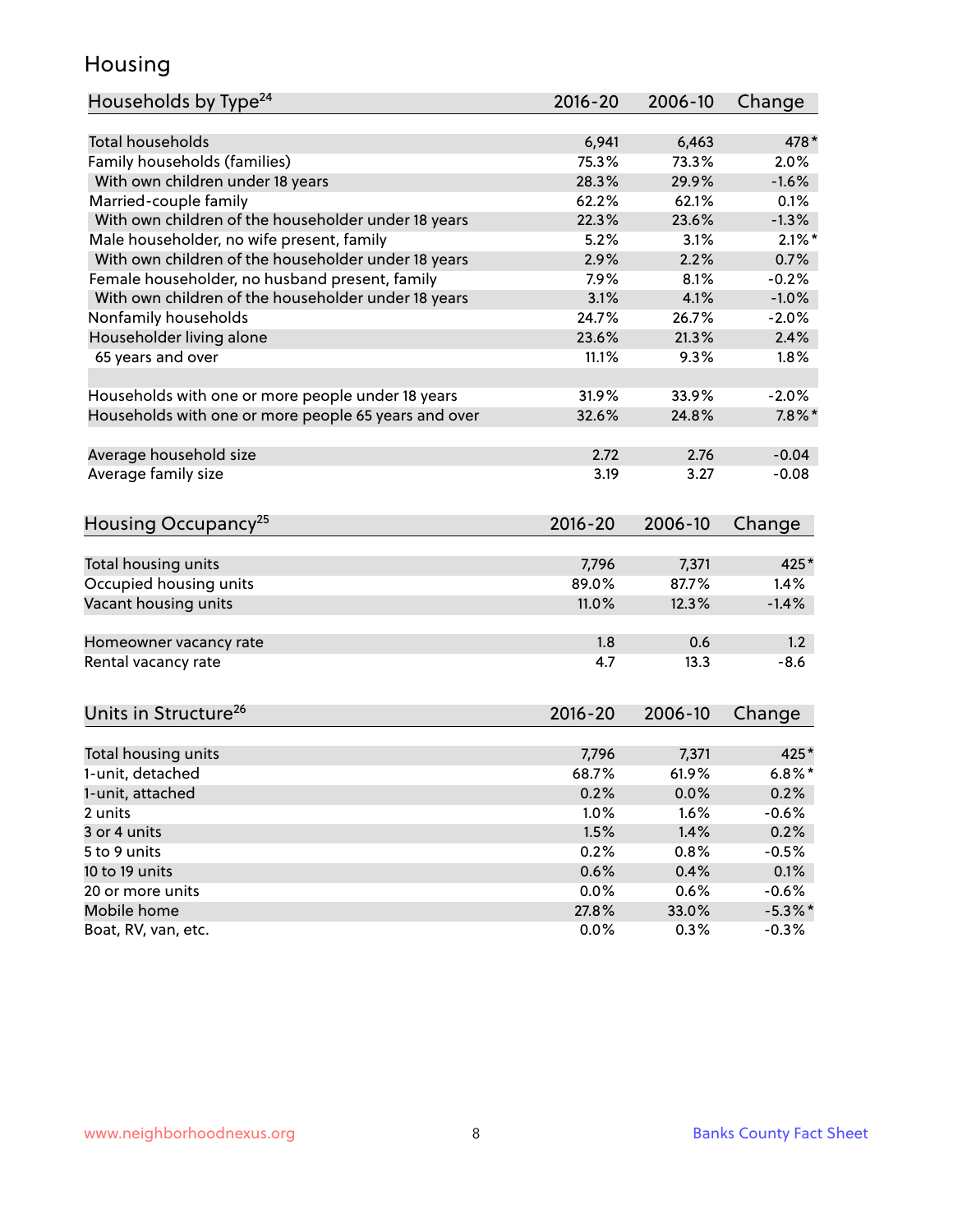# Housing, Continued...

| Year Structure Built <sup>27</sup>             | 2016-20     | 2006-10 | Change     |
|------------------------------------------------|-------------|---------|------------|
| Total housing units                            | 7,796       | 7,371   | 425*       |
| Built 2014 or later                            | 3.8%        | (X)     | (X)        |
| Built 2010 to 2013                             | 0.9%        | (X)     | (X)        |
| Built 2000 to 2009                             | 22.9%       | 18.0%   | 4.9%*      |
| Built 1990 to 1999                             | 23.9%       | 23.8%   | 0.1%       |
| Built 1980 to 1989                             | 17.6%       | 21.2%   | $-3.6%$    |
| Built 1970 to 1979                             | 11.8%       | 12.0%   | $-0.2%$    |
| Built 1960 to 1969                             | 6.3%        | 6.9%    | $-0.6%$    |
| Built 1950 to 1959                             | 4.8%        | 4.3%    | 0.5%       |
| Built 1940 to 1949                             | 3.4%        | 4.4%    | $-1.0%$    |
| Built 1939 or earlier                          | 4.6%        | 9.5%    | $-4.9%$ *  |
| Housing Tenure <sup>28</sup>                   | $2016 - 20$ | 2006-10 | Change     |
|                                                |             |         |            |
| Occupied housing units                         | 6,941       | 6,463   | 478*       |
| Owner-occupied                                 | 74.1%       | 75.9%   | $-1.8%$    |
| Renter-occupied                                | 25.9%       | 24.1%   | 1.8%       |
| Average household size of owner-occupied unit  | 2.65        | 2.80    | $-0.15$    |
| Average household size of renter-occupied unit | 2.92        | 2.62    | 0.30       |
| Residence 1 Year Ago <sup>29</sup>             | $2016 - 20$ | 2006-10 | Change     |
| Population 1 year and over                     | 18,748      | 17,697  | $1,051*$   |
| Same house                                     | 94.2%       | 89.9%   | $4.3\%$ *  |
| Different house in the U.S.                    | 5.5%        | 10.0%   | $-4.5%$ *  |
| Same county                                    | 1.5%        | 4.3%    | $-2.8\%$ * |
| Different county                               | 4.0%        | 5.8%    | $-1.7%$    |
| Same state                                     | 3.3%        | 4.7%    | $-1.4%$    |
| Different state                                | 0.7%        | 1.1%    | $-0.4%$    |
| Abroad                                         | 0.2%        | 0.1%    | 0.2%       |
| Value of Housing Unit <sup>30</sup>            | $2016 - 20$ | 2006-10 | Change     |
|                                                |             |         |            |
| Owner-occupied units                           | 5,144       | 4,904   | 240        |
| Less than \$50,000                             | 9.5%        | 16.5%   | $-7.0\%$ * |
| \$50,000 to \$99,999                           | 22.2%       | 18.4%   | 3.8%       |
| \$100,000 to \$149,999                         | 11.1%       | 16.1%   | $-4.9%$ *  |
| \$150,000 to \$199,999                         | 16.8%       | 21.2%   | $-4.4%$    |
| \$200,000 to \$299,999                         | 24.5%       | 15.5%   | $9.0\%$ *  |
| \$300,000 to \$499,999                         | 11.4%       | 8.9%    | 2.5%       |
| \$500,000 to \$999,999                         | 2.3%        | 3.4%    | $-1.1%$    |
| \$1,000,000 or more                            | 2.1%        | 0.0%    | 2.1%       |
| Median (dollars)                               | 164,500     | 146,800 | 17,700*    |
| Mortgage Status <sup>31</sup>                  | $2016 - 20$ | 2006-10 | Change     |
| Owner-occupied units                           | 5,144       | 4,904   | 240        |
| Housing units with a mortgage                  | 45.7%       | 60.9%   | $-15.2%$   |
| Housing units without a mortgage               | 54.3%       | 39.1%   | 15.2%*     |
|                                                |             |         |            |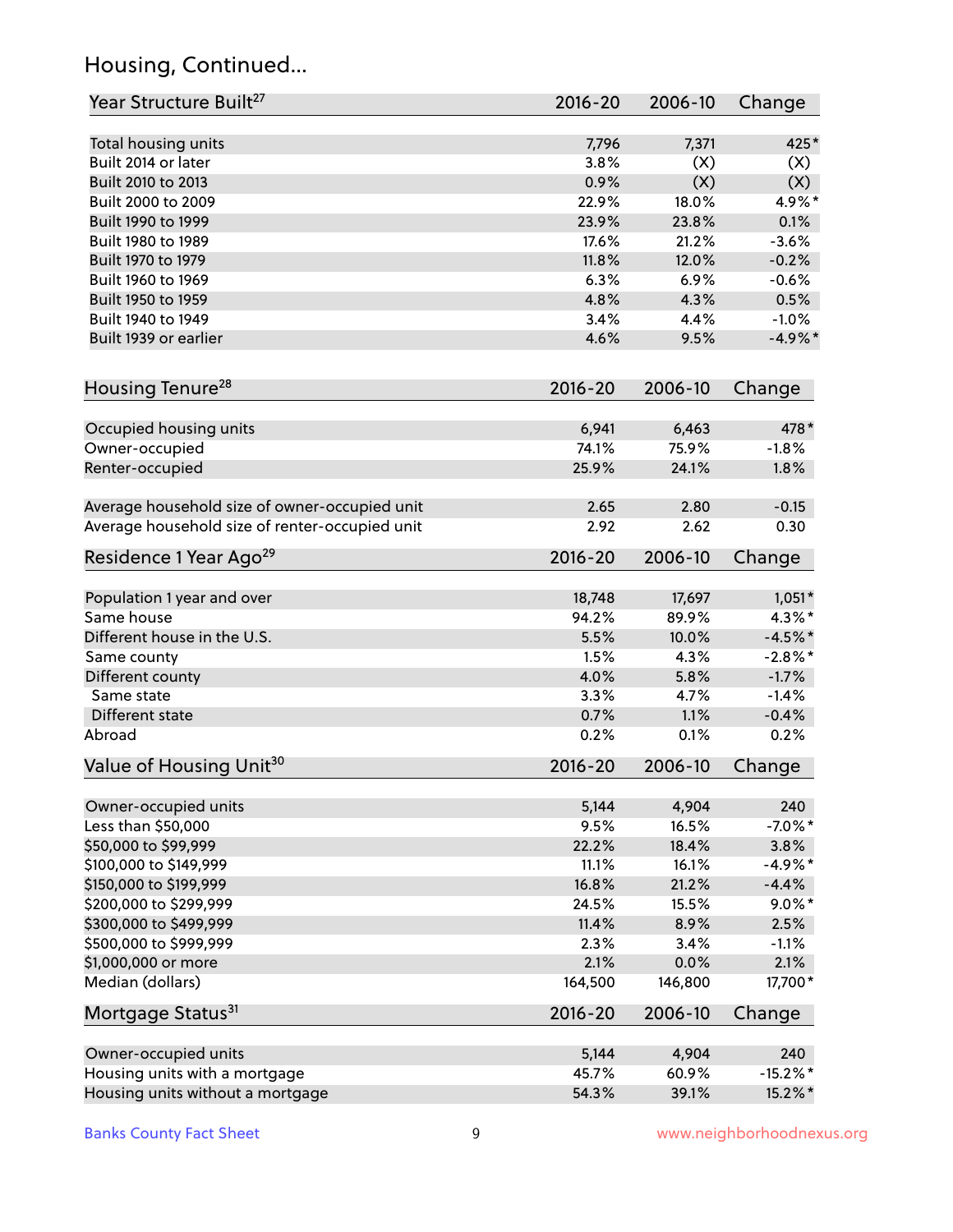# Housing, Continued...

| Selected Monthly Owner Costs <sup>32</sup>                                            | $2016 - 20$ | 2006-10 | Change      |
|---------------------------------------------------------------------------------------|-------------|---------|-------------|
| Housing units with a mortgage                                                         | 2,351       | 2,988   | $-637*$     |
| Less than \$300                                                                       | 0.4%        | 0.0%    | 0.4%        |
| \$300 to \$499                                                                        | 0.2%        | 4.7%    | $-4.5%$ *   |
| \$500 to \$999                                                                        | 31.8%       | 36.3%   | $-4.6%$     |
| \$1,000 to \$1,499                                                                    | 37.4%       | 30.5%   | 6.9%        |
| \$1,500 to \$1,999                                                                    | 15.5%       | 18.9%   | $-3.4%$     |
| \$2,000 to \$2,999                                                                    | 14.4%       | 7.9%    | $6.4\%$ *   |
| \$3,000 or more                                                                       | 0.4%        | 1.7%    | $-1.4\%$    |
| Median (dollars)                                                                      | 1,247       | 1,114   | $133*$      |
| Housing units without a mortgage                                                      | 2,793       | 1,916   | 877*        |
| Less than \$150                                                                       | 3.8%        | 13.4%   | $-9.6%$ *   |
| \$150 to \$249                                                                        | 15.8%       | 19.3%   | $-3.5%$     |
| \$250 to \$349                                                                        | 25.4%       | 28.7%   | $-3.3%$     |
| \$350 to \$499                                                                        | 29.5%       | 25.8%   | 3.7%        |
| \$500 to \$699                                                                        | 14.0%       | 7.0%    | $7.0\%$ *   |
| \$700 or more                                                                         | 11.5%       | 5.8%    | $5.7\%$ *   |
| Median (dollars)                                                                      | 379         | 310     | $69*$       |
| Selected Monthly Owner Costs as a Percentage of<br>Household Income <sup>33</sup>     | $2016 - 20$ | 2006-10 | Change      |
| Housing units with a mortgage (excluding units where<br>SMOCAPI cannot be computed)   | 2,330       | 2,985   | $-655*$     |
| Less than 20.0 percent                                                                | 46.1%       | 36.5%   | $9.5%$ *    |
| 20.0 to 24.9 percent                                                                  | 20.3%       | 15.2%   | 5.0%        |
| 25.0 to 29.9 percent                                                                  | 4.8%        | 9.5%    | $-4.8%$     |
| 30.0 to 34.9 percent                                                                  | 7.7%        | 6.3%    | 1.4%        |
| 35.0 percent or more                                                                  | 21.2%       | 32.4%   | $-11.2\%$ * |
| Not computed                                                                          | 21          | 3       | $18*$       |
| Housing unit without a mortgage (excluding units where<br>SMOCAPI cannot be computed) | 2,701       | 1,895   | 806*        |
| Less than 10.0 percent                                                                | 46.3%       | 43.6%   | 2.7%        |
| 10.0 to 14.9 percent                                                                  | 22.2%       | 21.8%   | 0.4%        |
| 15.0 to 19.9 percent                                                                  | 10.6%       | 5.4%    | $5.2\%$ *   |
| 20.0 to 24.9 percent                                                                  | 6.5%        | 5.1%    | 1.4%        |
| 25.0 to 29.9 percent                                                                  | 3.3%        | 5.6%    | $-2.4%$     |
| 30.0 to 34.9 percent                                                                  | 3.7%        | 5.4%    | $-1.7%$     |
| 35.0 percent or more                                                                  | 7.5%        | 13.0%   | $-5.6%$     |
| Not computed                                                                          | 92          | 21      | $71*$       |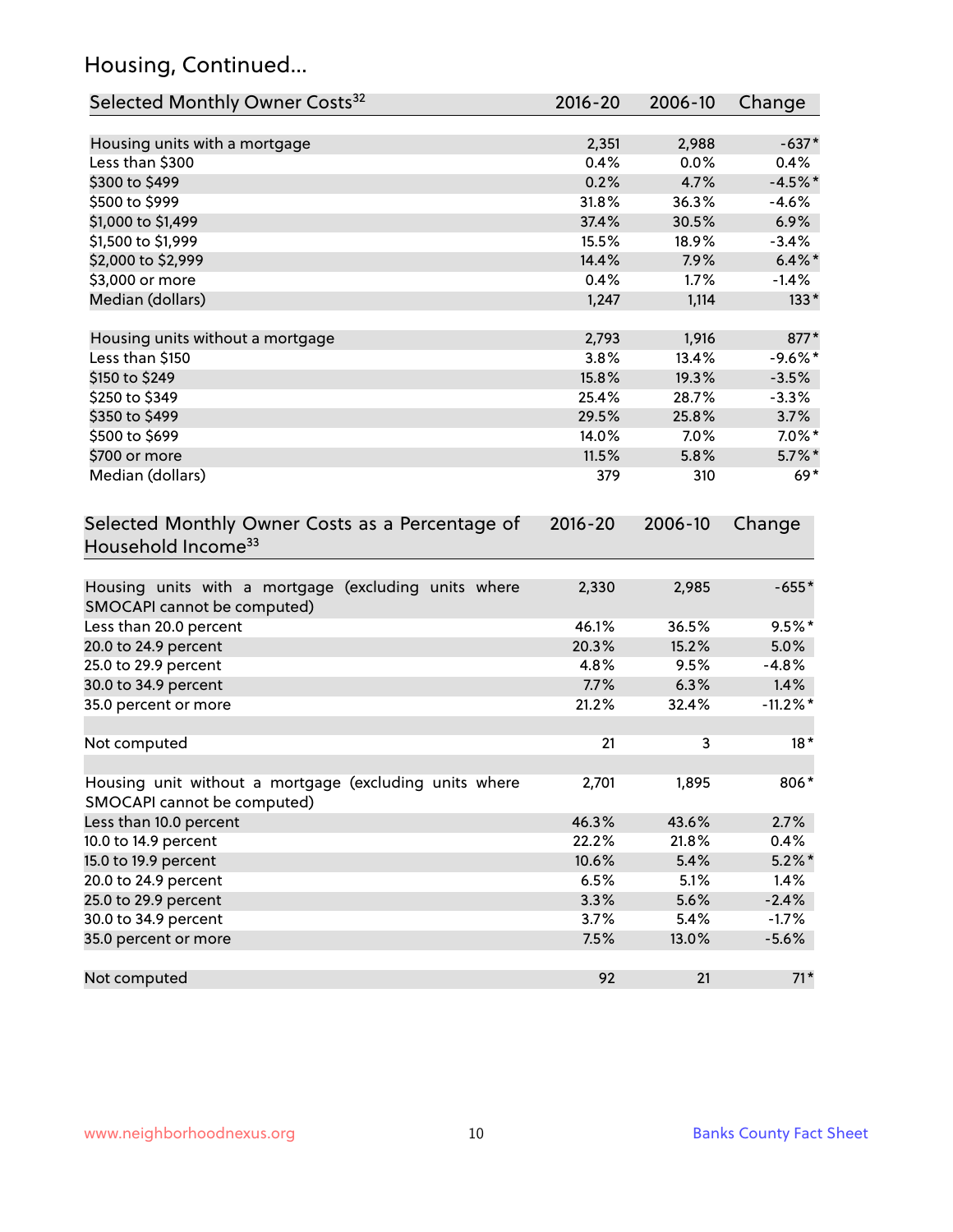# Housing, Continued...

| Gross Rent <sup>34</sup>                                     | 2016-20     | 2006-10 | Change      |
|--------------------------------------------------------------|-------------|---------|-------------|
|                                                              |             |         |             |
| Occupied units paying rent                                   | 1,596       | 1,234   | $362*$      |
| Less than \$200                                              | 0.4%        | 5.7%    | $-5.2%$     |
| \$200 to \$499                                               | 16.4%       | 22.0%   | $-5.6%$     |
| \$500 to \$749                                               | 40.2%       | 52.8%   | $-12.6%$    |
| \$750 to \$999                                               | 27.4%       | 14.7%   | 12.7%*      |
| \$1,000 to \$1,499                                           | 14.2%       | 4.1%    | 10.0%*      |
| \$1,500 to \$1,999                                           | 1.4%        | 0.4%    | $1.0\%$ *   |
| \$2,000 or more                                              | 0.0%        | 0.2%    | $-0.2%$     |
| Median (dollars)                                             | 713         | 597     | $116*$      |
| No rent paid                                                 | 201         | 325     | $-124$      |
| Gross Rent as a Percentage of Household Income <sup>35</sup> | $2016 - 20$ | 2006-10 | Change      |
| Occupied units paying rent (excluding units where GRAPI      | 1,596       | 1,234   | $362*$      |
| cannot be computed)                                          |             |         |             |
| Less than 15.0 percent                                       | 25.6%       | 13.2%   | 12.4%       |
| 15.0 to 19.9 percent                                         | 7.2%        | 13.9%   | $-6.7%$     |
| 20.0 to 24.9 percent                                         | 15.5%       | 15.2%   | 0.3%        |
| 25.0 to 29.9 percent                                         | 6.2%        | 10.5%   | $-4.3%$     |
| 30.0 to 34.9 percent                                         | 1.7%        | 11.8%   | $-10.1\%$ * |
| 35.0 percent or more                                         | 43.7%       | 35.3%   | 8.5%        |
| Not computed                                                 | 201         | 325     | $-124$      |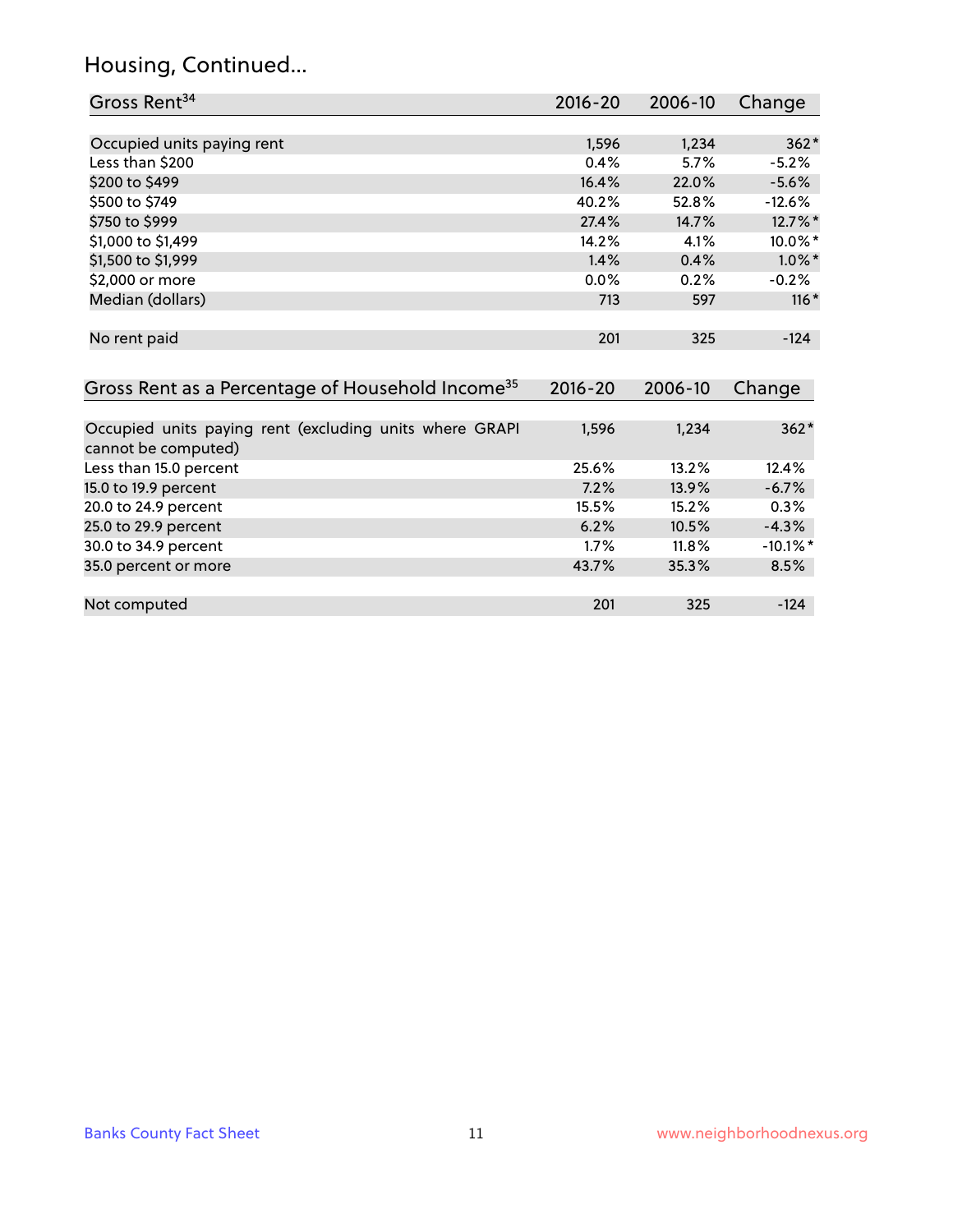# Community Involvement

| Voter Registration and Turnout <sup>36</sup> | 2020   |
|----------------------------------------------|--------|
|                                              |        |
| Active registered voters                     | 12.730 |
| Number voted in Presidential election        | 8.729  |
| Percent voted in Presidential election       | 68.6%  |

## Transportation

| Commuting to Work <sup>37</sup>           | 2016-20     | 2006-10 | Change    |
|-------------------------------------------|-------------|---------|-----------|
|                                           |             |         |           |
| Workers 16 years and over                 | 7,988       | 7,707   | 281       |
| Car, truck, or van - drove alone          | 80.3%       | 77.2%   | 3.1%      |
| Car, truck, or van - carpooled            | 11.6%       | 12.8%   | $-1.3%$   |
| Public transportation (excluding taxicab) | 0.1%        | 0.4%    | $-0.2%$   |
| Walked                                    | 1.1%        | 2.2%    | $-1.2%$   |
| Other means                               | 0.2%        | 0.8%    | $-0.6\%$  |
| Worked at home                            | 6.7%        | 6.6%    | 0.1%      |
| Mean travel time to work (minutes)        | 31.5        | 26.9    | $4.6*$    |
|                                           |             |         |           |
| Vehicles Available <sup>38</sup>          | $2016 - 20$ | 2006-10 | Change    |
| Occupied housing units                    | 6,941       | 6,463   | 478*      |
| No vehicles available                     | 2.9%        | 3.8%    | $-0.9%$   |
| 1 vehicle available                       | 28.4%       | 28.0%   | 0.5%      |
| 2 vehicles available                      | 31.1%       | 36.7%   | $-5.6\%$  |
| 3 or more vehicles available              | 37.5%       | 31.5%   | $6.0\%$ * |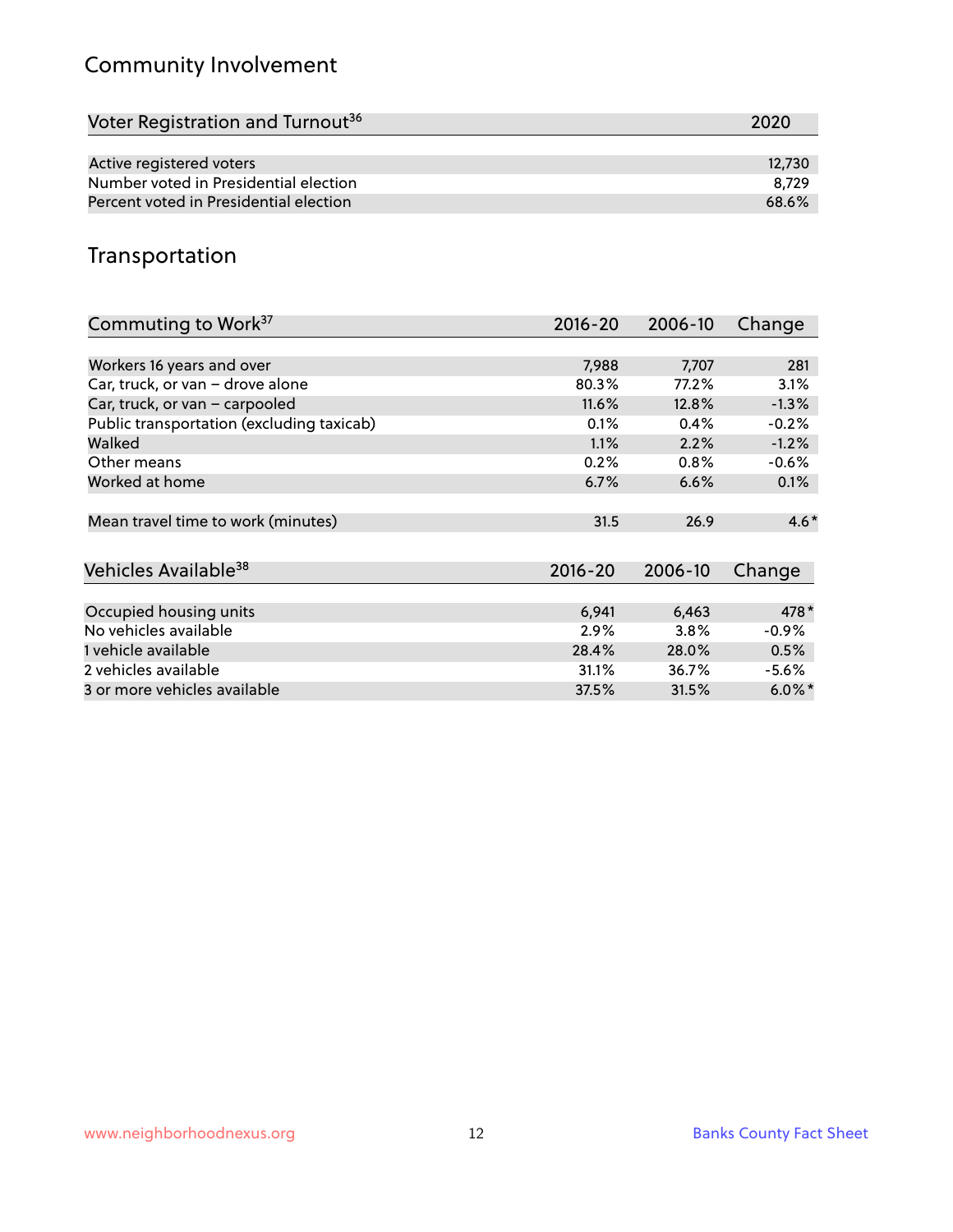#### Health

| Health Insurance coverage <sup>39</sup> | 2016-20 |
|-----------------------------------------|---------|
|-----------------------------------------|---------|

| Civilian Noninstitutionalized Population                | 18,882 |
|---------------------------------------------------------|--------|
| With health insurance coverage                          | 86.4%  |
| With private health insurance coverage                  | 63.6%  |
| With public health coverage                             | 34.8%  |
| No health insurance coverage                            | 13.6%  |
| Civilian Noninstitutionalized Population Under 19 years | 4,536  |
| No health insurance coverage                            | 9.8%   |
| Civilian Noninstitutionalized Population 19 to 64 years | 11,181 |
| In labor force:                                         | 7,757  |
| Employed:                                               | 7,487  |
| With health insurance coverage                          | 86.5%  |
| With private health insurance coverage                  | 24.4%  |
| With public coverage                                    | 5.5%   |
| No health insurance coverage                            | 13.5%  |
| Unemployed:                                             | 270    |
| With health insurance coverage                          | 55.9%  |
| With private health insurance coverage                  | 24.4%  |
| With public coverage                                    | 33.0%  |
| No health insurance coverage                            | 44.1%  |
| Not in labor force:                                     | 3,424  |
| With health insurance coverage                          | 71.6%  |
| With private health insurance coverage                  | 47.6%  |
| With public coverage                                    | 35.2%  |
| No health insurance coverage                            | 28.4%  |

| <b>Health Factors</b>                                                                   | <b>Most Recent</b> |
|-----------------------------------------------------------------------------------------|--------------------|
|                                                                                         |                    |
| Premature Death (YPLL before age 75 per 100,000 population, age-adjusted) <sup>40</sup> | 9.607.7            |

| Fielilatule Death (The Deloie age 75 per 100,000 population, age-adjusted) | 7,001.7 |
|----------------------------------------------------------------------------|---------|
| Average number of Physically Unhealthy Days <sup>41</sup>                  | 5.1     |
| Average number of Mentally Unhealthy Days <sup>42</sup>                    | 5.8     |
| Low Birthweight Births <sup>43</sup>                                       | $8.0\%$ |
| Diabetes Prevalence <sup>44</sup>                                          | 11.7%   |
| HIV Prevalence (per 100,000 population) <sup>45</sup>                      | 110.6   |
| Rate, Deduplicated ER Visits for Asthma, Ages 0-17 <sup>46</sup>           | 423.1   |